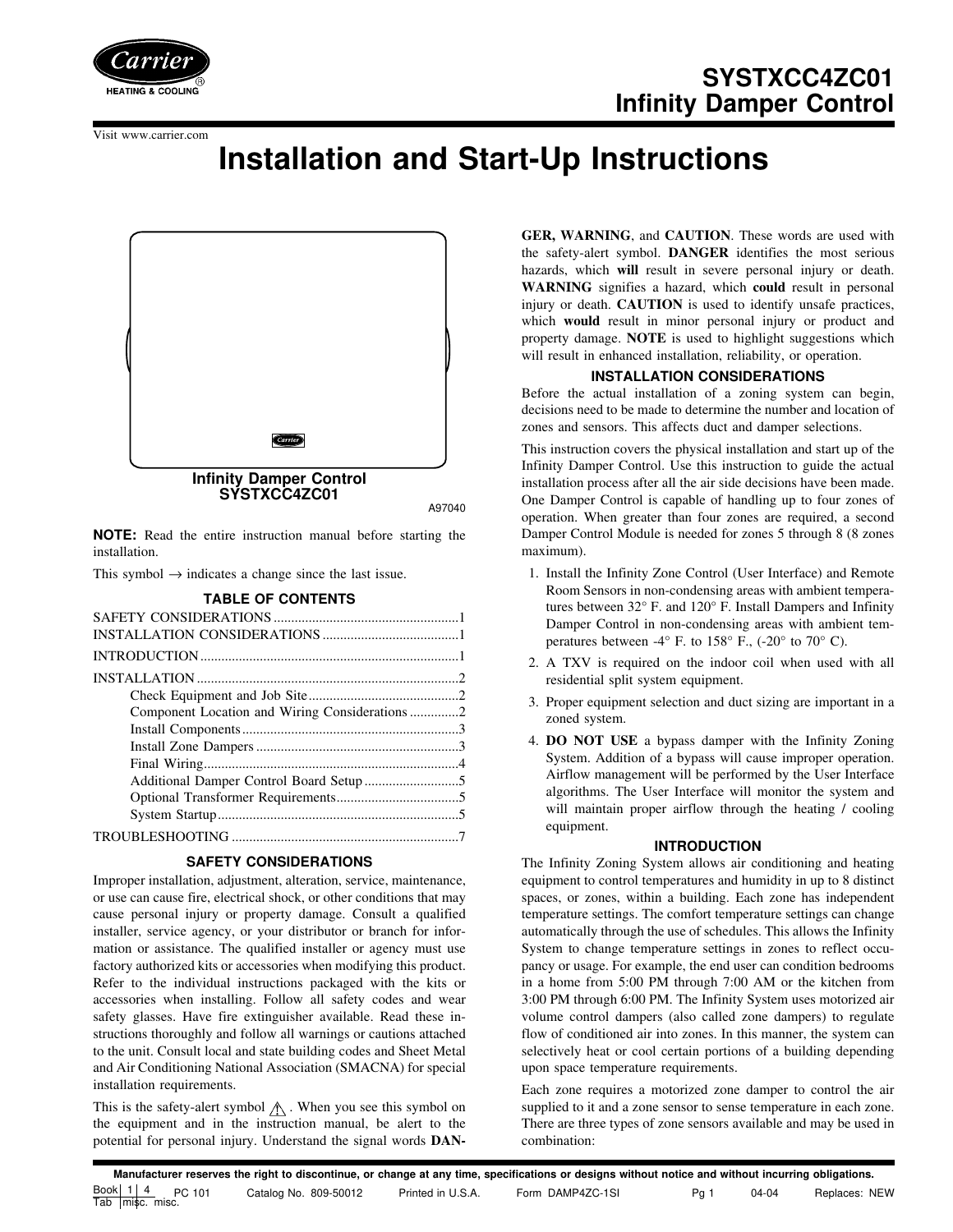- Zoning User Interface (p/n SYSTXCCUIZ01) Each installation has only 1 User Interface. This is the command center for the entire system. It will typically be located in Zone 1 to sense and control the temperature in this zone. If desired, a Remote Room Sensor or a Smart Sensor may be used to sense the Zone 1 temperature. This can give the installer some flexibility in locating the User Interface to another area.
- Remote Room Sensor (p/n SYSTXCCRRS01) Any zone may use a Remote Room Sensor (including Zone 1). This is a temperature sensor only, having no additional user inputs. In applications where zone temperature averaging may be desired, this may be done using 4 Remote Room Sensors in a series / parallel wiring configuration (See Fig. 11 for Remote Room Sensor Averaging).
- Smart Sensor (p/n SYSTXCCSMS01) Any zone may use a Smart Sensor (including Zone 1). It provides a temperature display and buttons to adjust the desired temperature in that zone only. It also displays the outdoor temperature and indoor humidity.

Be sure to select the desired sensor type for each zone. Zone sensors other than the User Interface must be purchased separately. Installation Instructions for these sensors are included with them.

# **INSTALLATION**

## **Step 1—Check Equipment and Job Site**

**INSPECT EQUIPMENT** — File claim with shipping company, prior to installation, if shipment is damaged or incomplete.

**Step 2—Component Location and Wiring Considerations**

# A WARNING

# ELECTRICAL SHOCK HAZARD

Failure to follow this warning could result in personal injury or possible equipment damage.

Disconnect supply power before routing wire.

**NOTE:** All wiring must comply with national, local, and state codes.

## **LOCATING INFINITY DAMPER CONTROL**

— All system wiring is run back to the Infinity Damper Control. Select a location near the Infinity furnace or fan coil where wiring from the User Interface, each Remote Room Sensor or Smart Sensor, each damper actuator, and the equipment itself can come together easily.

The Infinity Damper Control is approved for indoor use only and should never be installed with any of its components exposed to the elements. The Infinity Damper Control (and the zone dampers) may be installed in any area where the temperature remains between -4 $\degree$  F. to 158 $\degree$  F. (-20 $\degree$  C to 70 $\degree$  C), and where there is no condensation. The cover must be installed to prevent damage from other sources. Do not locate where it will be accessible to children. It may be mounted in either vertical or horizontal position. Remember that wiring access is likely the most important consideration.

# A CAUTION

# ELECTRICAL OPERATION HAZARD

Failure to follow this caution will result in equipment damage or improper operation.

To prevent possible damage to the Infinity Damper Control, do not mount on plenum, duct work, or flush against furnace. **LOCATING ZONING USER INTERFACE** — The User Interface is the command center for the Infinity Zone System. It should be located where it is easily accessible and visible to home or business owner. It is also normally the Zone 1 sensor and as such needs to be located to properly measure the temperature in Zone 1. If these two requirements conflict, a separate Remote Room Sensor can be added for Zone 1.

When a Remote Room Sensor is connected to Zone 1 terminals(ZS1 and ZS1C) of the Infinity Damper Control, the system automatically switches to using this sensor for Zone 1 and ignores the sensor within the User Interface. This arrangement allows the User Interface to be located at any convenient place within the home or business. In this arrangement, only the Zone 1 Remote Room Sensor must be located in Zone 1.

**NOTE:** The User Interface also controls humidity functions. If the User Interface is not used to control Zone 1 temperature, it must still be located in a suitable area where humidity control will not be affected.

**LOCATING SENSORS** — For proper operation, each sensor must accurately measure the temperature within its zone. For accurate temperature measurement, the following guidelines should be followed:

#### **Sensor should be mounted**:

- Approximately 5 ft. (1.5m) from floor.
- Close to the center of its zone, preferably on an inside wall.
- On a section of wall without pipes or ductwork.

# **Sensor should NOT be mounted**:

- Close to a window, on an outside wall, or next to a door leading to the outside.
- Where it will be exposed to direct light and heat from a lamp, sun, fireplace, or other temperature radiating object which may cause a false reading.
- Close to or in direct airflow from supply registers.
- In areas with poor air circulation, such as behind a door or in an alcove.

**WIRING CONSIDERATIONS** — Ordinary thermostat wire is ideal when wiring the Infinity Zoning System (shielded cable is not necessary). Use 22 AWG or larger for typical installations. Lengths over 100 ft. should use 20 AWG or larger wire. Remote Room Sensors require only 2 conductors, but it is recommended that at least 4 conductors be run. This will allow a Smart Sensor to replace the Remote Room Sensor with no wiring changes at a later date. The User Interface requires 4 conductors, each damper actuator requires 3 conductors. Cut off or fold back and tape any unneeded wires. Plan the routing of wiring early to avoid possible problems later. Remember, all wires converge at the Infinity Damper Control, so its location is important.

**NOTE:** Wiring of the ABCD bus only requires a four wire connection; however, it is good practice to run thermostat cable having more than four wires in the event of a damaged or broken wire during installation.

The following color code is recommended for each ABCD bus connection:

- $A Green = Data A$
- $B Y$ ellow = Data B
- $C$  White = 24 VAC (Com)
- $D$  Red = 24VAC (Hot)

It is not mandatory that the above color code be used, but each bus connection in the system **MUST** be wired consistently.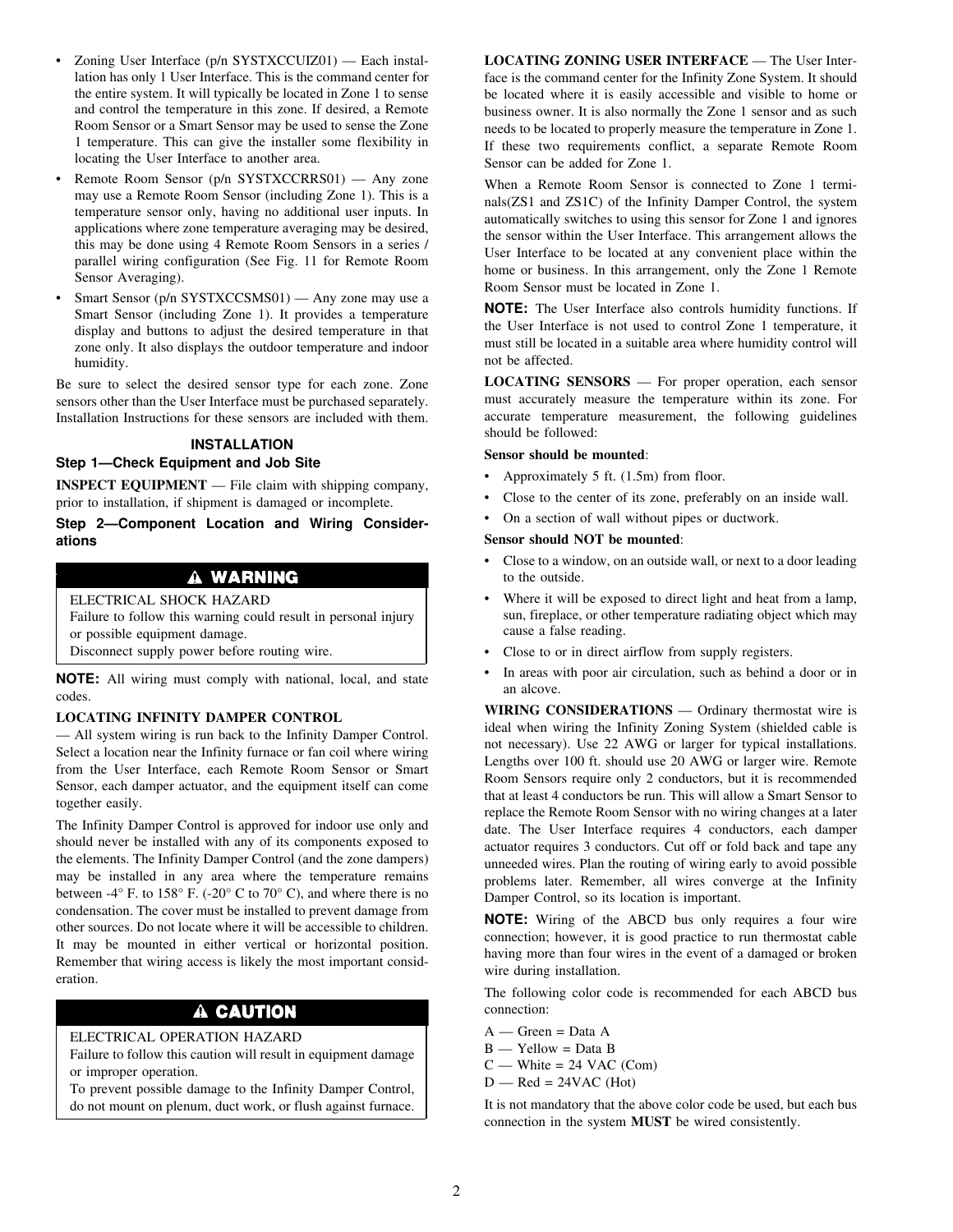## **Step 3— Install Components**

**INSTALL INFINITY DAMPER CONTROL** — The Infinity Damper Control is designed so that wires can enter it from behind, above, or below. Plan wire routing before mounting Damper Control.

- 1. Remove cover to access mounting holes.
- 2. Mount back plate to wall using screws and wall anchors provided.
- 3. Level back plate and tighten screws.

**INSTALL ZONING USER INTERFACE** — (see Infinity Zone Control Installation Instructions for details).

**NOTE:** Improper wiring of the ABCD connector will cause the Infinity Zoning System to operate improperly. Check to make sure all wiring is correct before proceeding with installation or turning on power.

## **INSTALL REMOTE ROOM SENSORS** —

- 1. Separate the sensor cover and mounting back plate by squeezing the top and bottom of the cover together firmly by grasping the raised top and bottom ridges. This will release the cover. Mount to wall using provided screws and anchors.
- 2. Pull a 2-conductor wire through hole on right-hand side.
- 3. Recommended connection is BLACK to either terminal, WHITE to remaining terminal (sensor terminals are not marked for polarity because polarity is not important). Stranded or common bell wire may be used. Lengths up to 1000 ft. will contribute no noticeable error.
- 4. Push any extra wire into wall and seal hole to prevent air leaks. Align sensor cover with base plate then press firmly until cover snaps into place.

**INSTALL ZONING SMART SENSOR** — See Infinity Zoning Smart Sensor Installation Instructions for details.

#### **Step 4— INSTALL ZONE DAMPERS**

Proper selection and sizing of dampers is very important for proper system operation. Be sure to consult the Damper Product Data Digest for assistance in making these selections. Selection and sizing information is not provided in this installation instruction.

Zone dampers are available in round, rectangular, and slip-in design and may be installed in any position. Install dampers so that actuator is visible for inspection and accessible in the event it would need to be serviced. The black mark on the end of the damper shaft represents position of damper blade. To wire damper, locate terminals labeled: OPN (open); COM (common); CLS (closed; and wire appropriately (see Fig. 1 for Damper 24 VAC connection).

If duct system requires multiple dampers for a single zone, up to 5 dampers (maximum) may be wired in parallel. For all applications, including retrofit, it is recommended to use only current dampers with direct-drive style actuators. **DO NOT** use older damper with crank-arm style actuators.

If an actuator is removed from a damper for any reason, it must be properly aligned when it is reinstalled. This can be done by rotating the actuator and the blade to their closed positions and then tightening the actuator (set screw) to the shaft. This assures alignment at the closed position. (Pressing the quick blade release button allows the actuator to be manually turned).

# A CAUTION

# ELECTRICAL OPERATION HAZARD

Failure to follow this caution will result in euipment damage or improper operation.

Condensation can damage the actuator. When dampers are located in an unconditioned space, condensation is likely to occur in cooling. To prevent condensation and losses, all dampers and ductwork in unconditioned space must be insulated or otherwise protected.

Whenever condensation might occur, it is recommended that a plastic actuator cover (p/n, DAMPACTXXCOV) be used over the actuator. These covers can help prevent condensation on actuators by locking out ambient humidity. Insulation may be applied over the cover to minimize heat transfer.

To install, place the cover over actuator and seal in place over the surrounding insulation with duct tape on all four sides. Sealing need not be perfect because there will be positive pressure inside the cover. Do not mount the dampers with their actuators hanging directly beneath the ductwork. It is best to mount the actuator facing in either the three or nine o'clock position.

For specific duct types, follow instructions below:

**NOTE:** All zone dampers and ductwork must be properly supported according to local codes or SMACNA standards.

# **ROUND METAL DUCTWORK**

- 1. Crimp end of branch duct.
- 2. Slip end of zone damper over end of ductwork. Use selftapping sheet metal screw to secure.
- 3. Properly seal joint using duct tape, mastic, or other approved method. Do not allow mastic to come in contact with actuator.
- 4. If dampers are applied in an unconditioned space, insulate damper using 1-1/2 inch to 2 inch insulation (See Fig. 2).

## **RECTANGULAR DUCTWORK**

- 1. Make connections using S-lock and drives (See Fig. 3).
- 2. Properly seal joint using duct tape, mastic, or other approved method. Do not allow mastic to come in contact with actuator.
- 3. If dampers are applied in an unconditioned space, insulate damper using 1-1/2 inch to 2 inch insulation (See Fig. 4).

#### **ROUND FLEXIBLE DUCTWORK**

- 1. Slip one end of flexible ductwork over end of zone damper (See Fig. 5).
- 2. Secure flexible duct to zone damper using SMACNA or other approved method.
- 3. Properly seal joint using duct tape, mastic, or other approved method. Do not allow mastic to come in contact with actuator.
- 4. If dampers are applied in an unconditioned space, insulate damper using 1-1/2 inch to 2 inch insulation (See Fig. 6).

#### **RECTANGULAR FIBROUS GLASS DUCTWORK**

- 1. Insert one end of zone damper into end of fibrous glass ductwork approximately 2 to 3 inches (See Fig. 7).
- 2. Use field supplied screws to secure duct board to zone damper.
- 3. Properly seal joint using duct tape, mastic, or other approved method. Do not allow mastic to come in contact with actuator.
- 4. If dampers are applied in an unconditioned space, insulate damper using 1-1/2 inch to 2 inch insulation (See Fig. 8).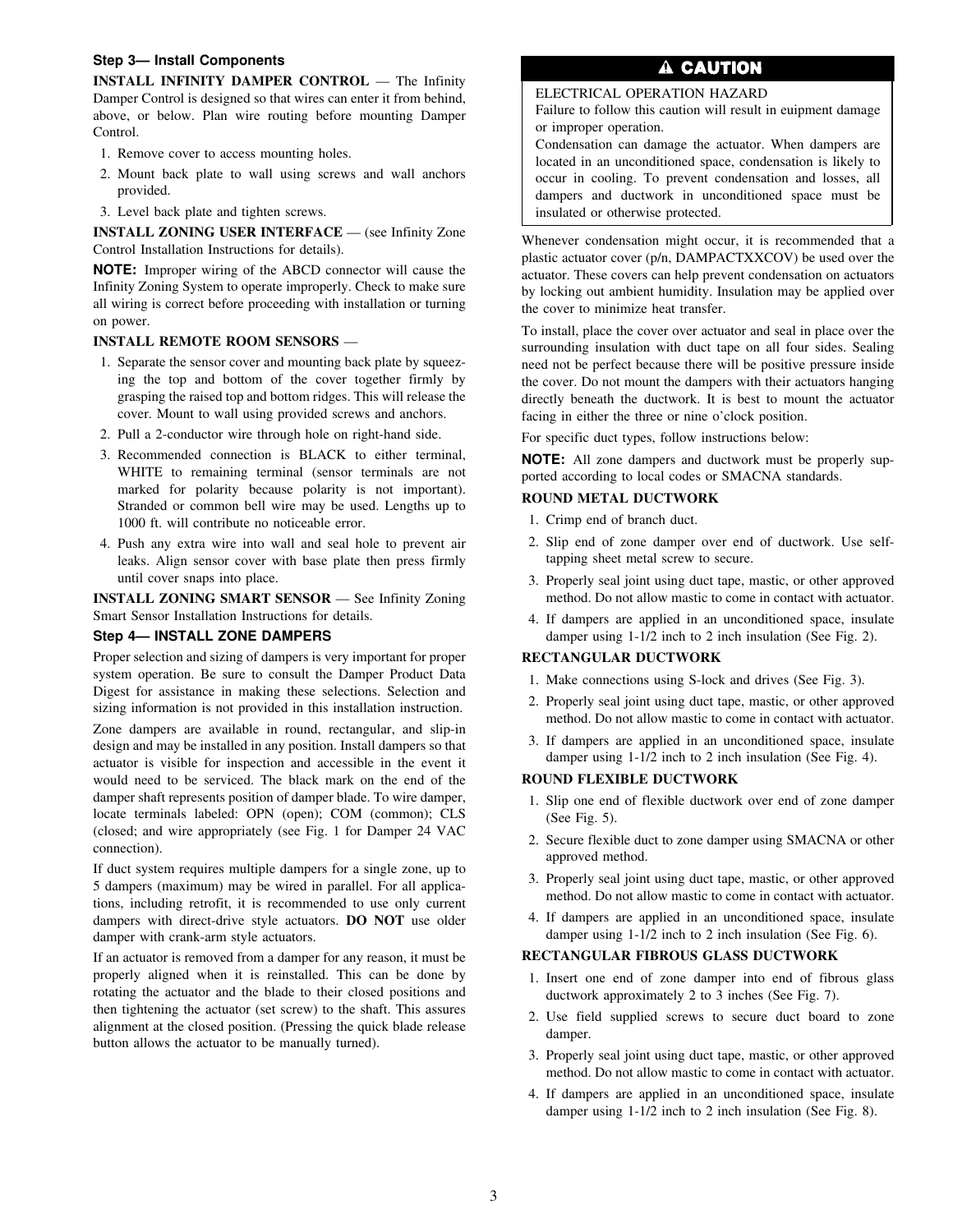

**Fig. 2 — Insulated Round Metal Duct Work** A95130



**Fig. 4 — Insulated Rectangular Metal Duct Work** A95131

## **Step 5—FINAL WIRING**

Bring all damper and sensor wires together at the Infinity Damper Control. Make all system wiring connections as indicated in Fig. 9. The two ABCD bus connections on the Infinity Damper Control



**Fig. 8 — Insulated Rectangular Fibrous Glass Duct Work**

A95134

are in parallel with each other. Use either terminal block to connect the Zoning User Interface, Smart Sensor(s), variable-speed indoor unit and 2-speed communicating outdoor unit (if applied). If more than four zones are required (up to 8 zones maximum), see Step—6 and Fig. 10 for Additional Damper Control Board Setup for Zones 5-8.

**VENTILATOR WIRING** — The Infinity Damper Control can control a Carrier Heat Recovery Ventilator or Energy Recovery Ventilator (HRV / ERV). Connect the four wires from the ventilator control board (see ventilator installation instructions for details) to the connector labeled (YRGB). This label identifies the color of the wire to match the ventilator wire colors (Y=yellow, R=red, G=green, B=blue or black). If you have two Infinity Damper Controls, connect the ventilator to the control for zones 1 through 4.

**LEAVING AIR TEMPERATURE / HEAT PUMP TEM-PERATURE (LAT/HPT) SENSORS** — These inputs on the Infinity Damper Control are used only for diagnostic purposes and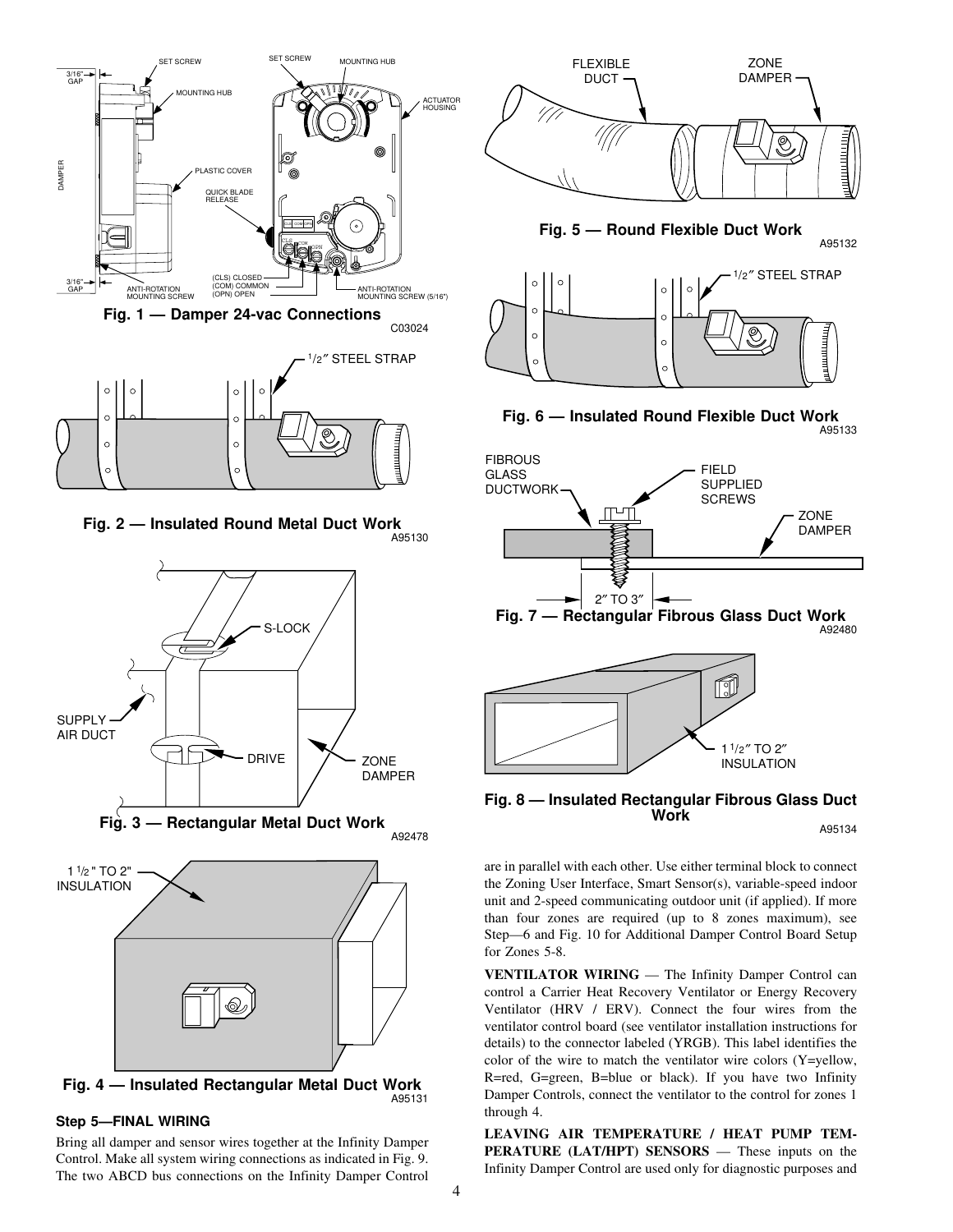**NOT** required for regular use. Traditionally, the LAT/HPT sensors were required for temperature / equipment monitoring. The Infinity Zoning System does not require these because the User Interface algorithms will perform temperature and airflow management without use of these sensors. If desired, one or both sensors may be used in monitoring leaving air temperature and / or indoor coil air temperature. Consideration and / or flexibility will now permit using one of these sensors in the return air duct giving the dealer an option to view both entering and leaving air temperature at the User Interface. If applied, connect sensors to the LAT / HPT terminals (See Fig. 9, System Wiring, for connection to Infinity Damper Control). LAT is monitored by both AC and HP systems. LAT and HPT are both monitored **only** in HP systems.

To install - Locate LAT sensor in main supply trunk after heating and cooling coil and before first branch. The LAT sensor is radiant shielded to prevent heat from affecting correct air temperature.

- 1. Drill a 1/4 inch hole at location in supply trunk where sensor will be installed.
- 2. Insert sensor in hole and use as a template to mark the 2 mounting holes.
- 3. Drill two 1/16 inch holes to accept No. 6 screws through pre-drilled holes in duct temperature sensor back plate.
- 4. Use two No. 6 sheet metal screws to mount duct temperature sensor to unit.
- 5. Connect sensor to 2-conductor wire using provided wire nuts.

The HPT sensor (in heat pump applications) measures the temperature of the air leaving the indoor coil. The sensor is installed downstream of the indoor coil but before the electric heaters. It can be installed through the wall of the fan coil or may be located entirely inside the fan coil near the blower inlet. Anchor firmly in place with cable ties so that it cannot interfere with the blower wheel (See Fig. 9).

**LED INDICATORS** — Under normal operation, the Yellow and Green LEDs will be on continuously (solid). If the Infinity Damper Control does not receive communications with the User Interface, the Green LED will not be on. If there are faults present, the Yellow LED indicator will blink a two-digit status code. The first digit will blink at a fast rate, the second at a slow rate.

| <b>STATUS CODE</b> | <b>DESCRIPTION</b>           |
|--------------------|------------------------------|
| $16 =$             | <b>Communication Failure</b> |
| $24 =$             | Damper Fuse Failed           |
| $45 =$             | <b>Board Failure</b>         |
| 46 =               | Low Input Voltage            |

**FUSE** — A 1-amp automotive type fuse is used to protect the Infinity Damper Control from over current on the damper drive outputs. If this fuse fails, damper wiring should be inspected for shorts. Also, no more than five damper motors should be connected to a single damper output. Fuse should always be replaced with an identical 3 amp automotive fuse.

# **Step 6—ADDITIONAL DAMPER CONTROL BOARD SETUP**

If you have more than four zones, a second Infinity Damper Control must be used and both dip switch settings on the second board supporting zones 5 through 8 must be moved to the right. The ABCD bus connector must be wired between both Infinity Damper Controls.

# **Step 7—Transformer Requirements**

The Infinity Zoning System has a lower power draw from the system transformer than previous controls. It also drives only 2 zone damper outputs at a time. As a result, up to 8 zones each with up to 5 dampers, plus a smart sensor, can be handled without increasing the size of the system transformer or adding a second zoning transformer.

Use of the transformer provided in the furnace or fan coil is recommended without change in all zoning applications except those having a System Access Module (SAM). The SAM requires a separate transformer.

For those who still want more transformer capacity, a 60 VA system transformer may be used in place of the supplied 40 VA part.

# **Step 8—System Start-Up**

Follow the system start-up process outlined in the Infinity Zone Control Installation Instructions for details.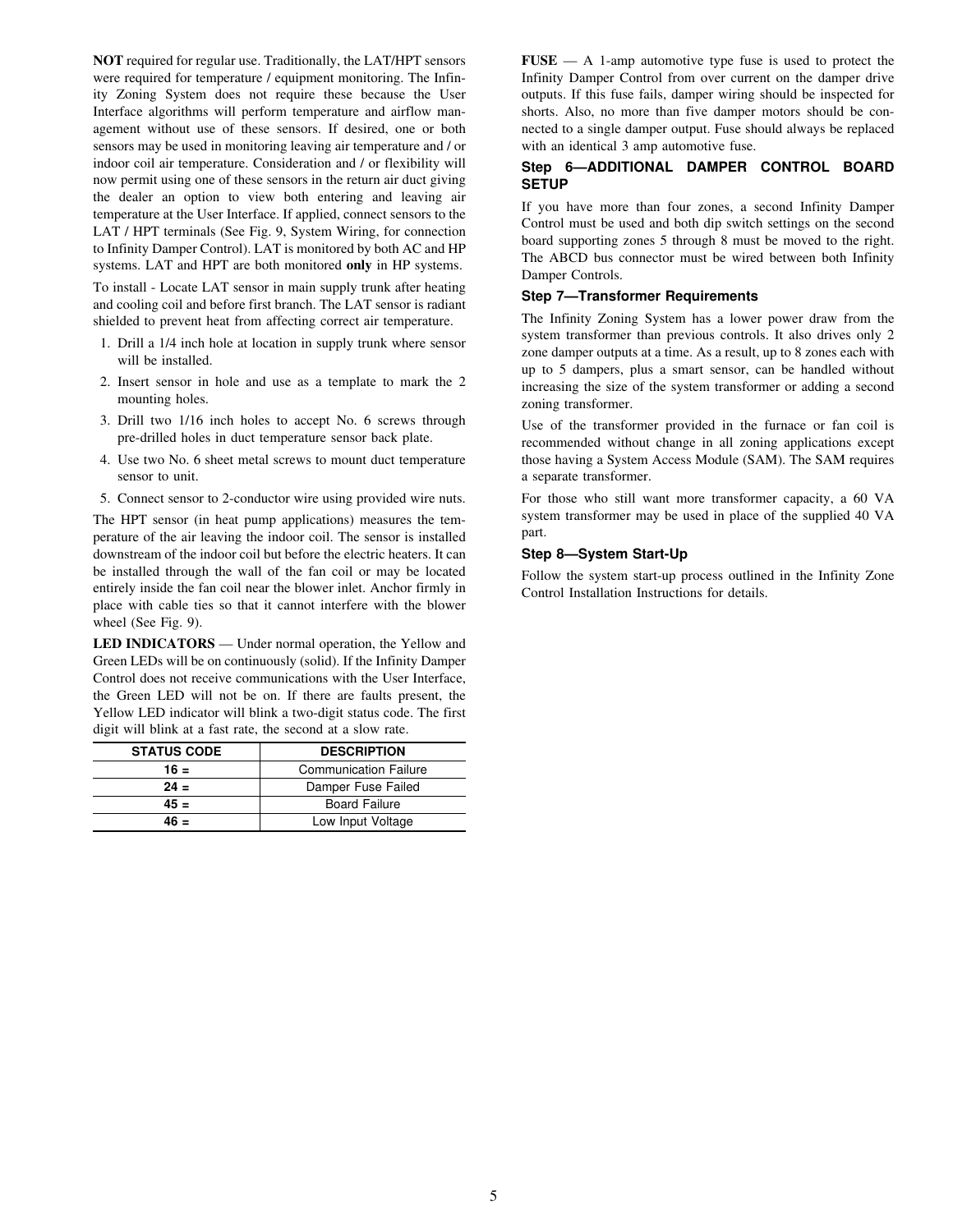



A03162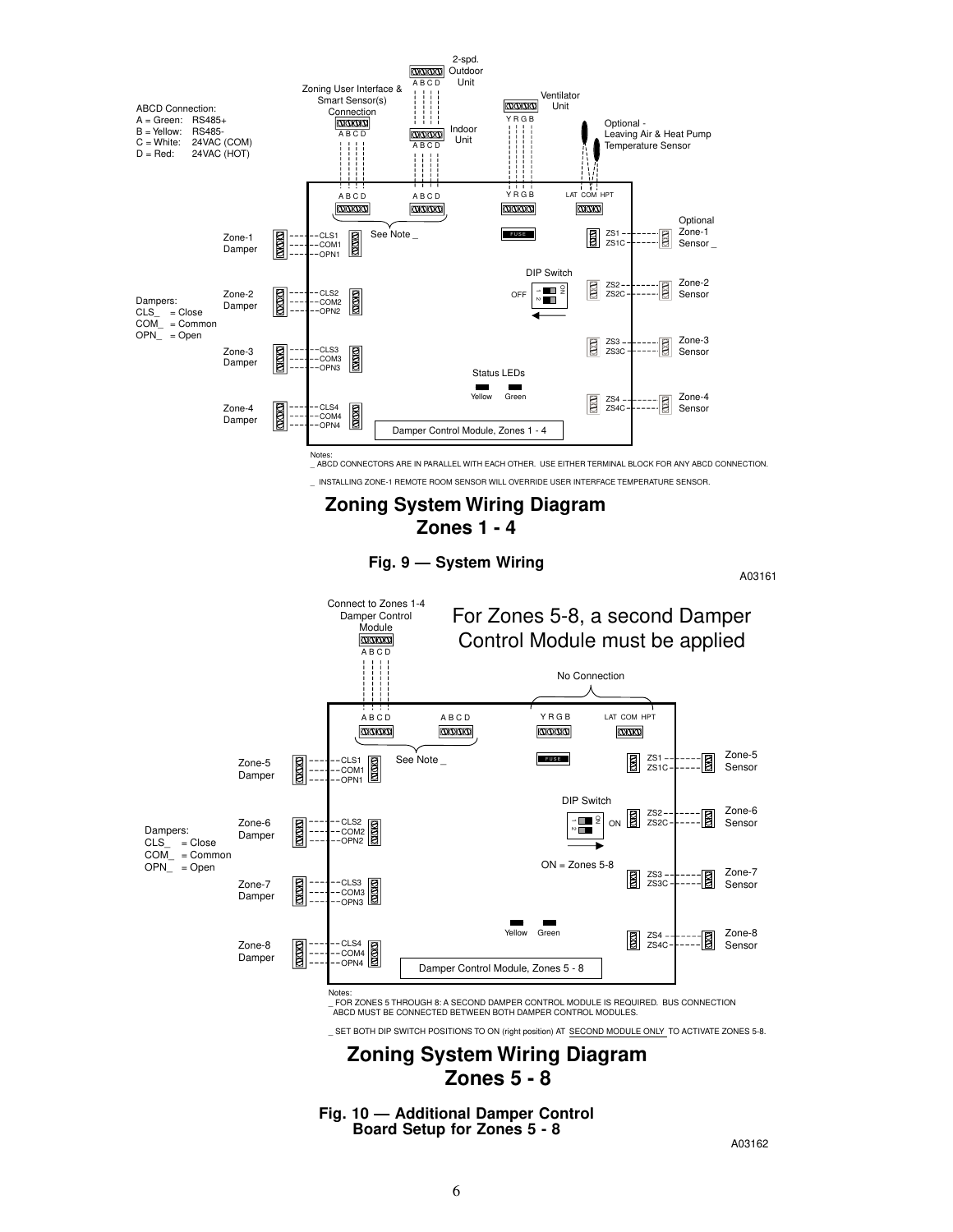

**4-Sensor Application (series- parallel)**

A03233

# **TROUBLESHOOTING**

#### **Zoning User Interface Control does not power up**:

- 1. Recheck wiring to ABCD on all devices. Make sure all colors match for every terminal.
- 2. Make sure power is applied to the indoor unit, and the Yellow and Green LEDs are lit on the Infinity Damper Control.
- 3. Check for 24 VAC between the C and D terminals at the User Interface terminal block.
- 4. Check fuse at indoor unit circuit board and Infinity Damper Control.

#### **Zoning User Interface Display says,** ″**Indoor Unit Not Found**″:

- 1. Recheck wiring to ABCD on all devices. Make sure all colors match for every terminal.
- 2. Press side button at User interface to try again.
- 3. Check power to indoor unit.
- 4. Disconnect all ABCD connections from every device and only reconnect the User Interface to the indoor unit. If the indoor unit is identified by the User Interface, then another device on the ABCD connection may be at fault. Reconnect each device's ABCD connection one at a time and perform a Re-Install from the Service Menu after each connection is made. If one or more devices are not found after reconnecting the last device, the last device may be suspect.
- 5. If the ABCD connection only contains an indoor unit and a User Interface, then the wiring, indoor unit control board, or User Interface may be at fault.

**Zoning User Interface Display says,** ″**Outdoor Unit Not Found**″**, when applied with a two-speed communicating outdoor unit**:

1. Recheck wiring to ABCD connector on outdoor unit. Make sure all colors match for every terminal.

#### **Zoning User Interface cannot find Zones 5 through 8**:

- 1. Make sure zone module 5 8 has the dip switches set to the far right.
- 2. Recheck wiring to the ABCD connections.

#### **Zoning User Interface can find zones 5 - 8 but not 1 - 4**:

- 1. Make sure zone module 1 4 has the dip switches set to the far left.
- 2. Recheck wiring to the ABCD connections.

**Some zones do not provide enough comfort (a noticeable difference exists between the actual room temperature and operating set point or equipment does not turn on)**

1. The zone airflow limit may be set too low. Perform the zone airflow limit checkout procedure. See Infinity Zoning System User Interface installation instructions for details.

#### **Some zones provide too much airflow and are noisy**:

1. The zone airflow limit may be set too high. Perform the zone airflow limit checkout procedure. See Infinity Zoning System User Interface installation instructions for details.

#### **Zone dampers do not move**:

1. Check fuse located on Infinity Damper Control. If fuse failed, check damper wiring and inspect for shorts. No more than five damper motors should be connected to a single damper output. Fuse should be replaced with an identical 3 amp automotive fuse.